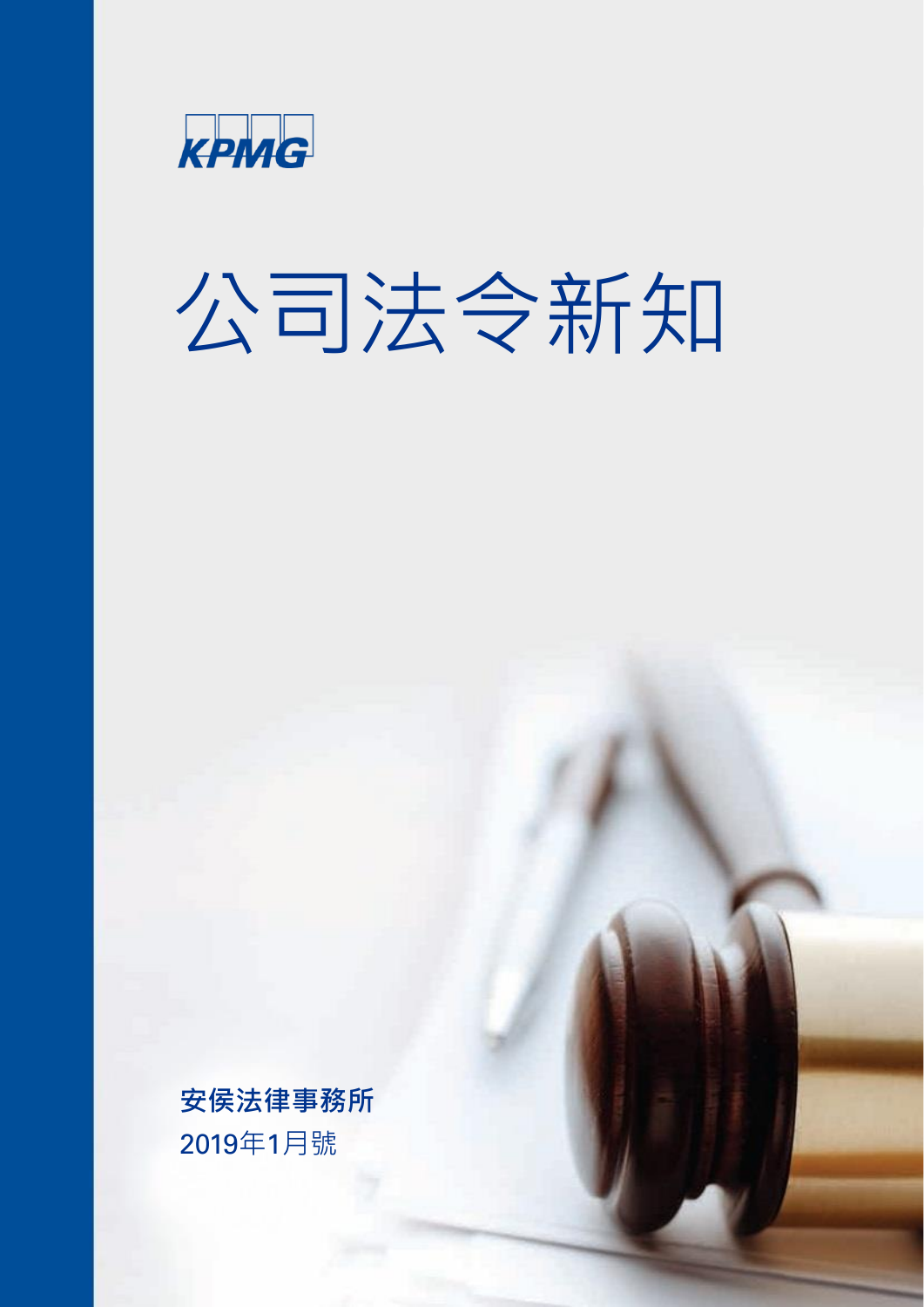# **公司法令新知**

- 公司法新法廢除外國公司認許制度
- 釐清特定事項否決權特別股的適用疑義

 $\alpha$ 

————————————————————<br>公司應審慎評估設置董事之人數

# **安侯法律編輯群** 翁士傑 執行顧問 鍾典晏 資深律師 林柏霖 律師

# 關於公司法令 新知月刊

為使讀者輕鬆掌握最新企業 經營法令資訊,及時因應法 令修改所帶來法令遵循挑戰。 藉由KPMG的導讀及觀察資 **訊,提供讀者精準迅速掌握** 因應環境變化所需之各項財 經法令訊息,期使企業在經 營上能建立前瞻的思維及宏 觀的視野。

# KPMG Taiwan Tax 360

讓身為專業人士的您隨時掌握最Hot的稅 務議題走在資訊最前端。

※行動裝置點選QR code即可開啟App安 裝頁面



KPMG international Cooperative ("KPMG International"), a Swiss entity. All rights reserved. Printed in Taiwan.

**iOS [Android](https://play.google.com/store/apps/details?id=com.kpmg.taiwantax)**



2019年1月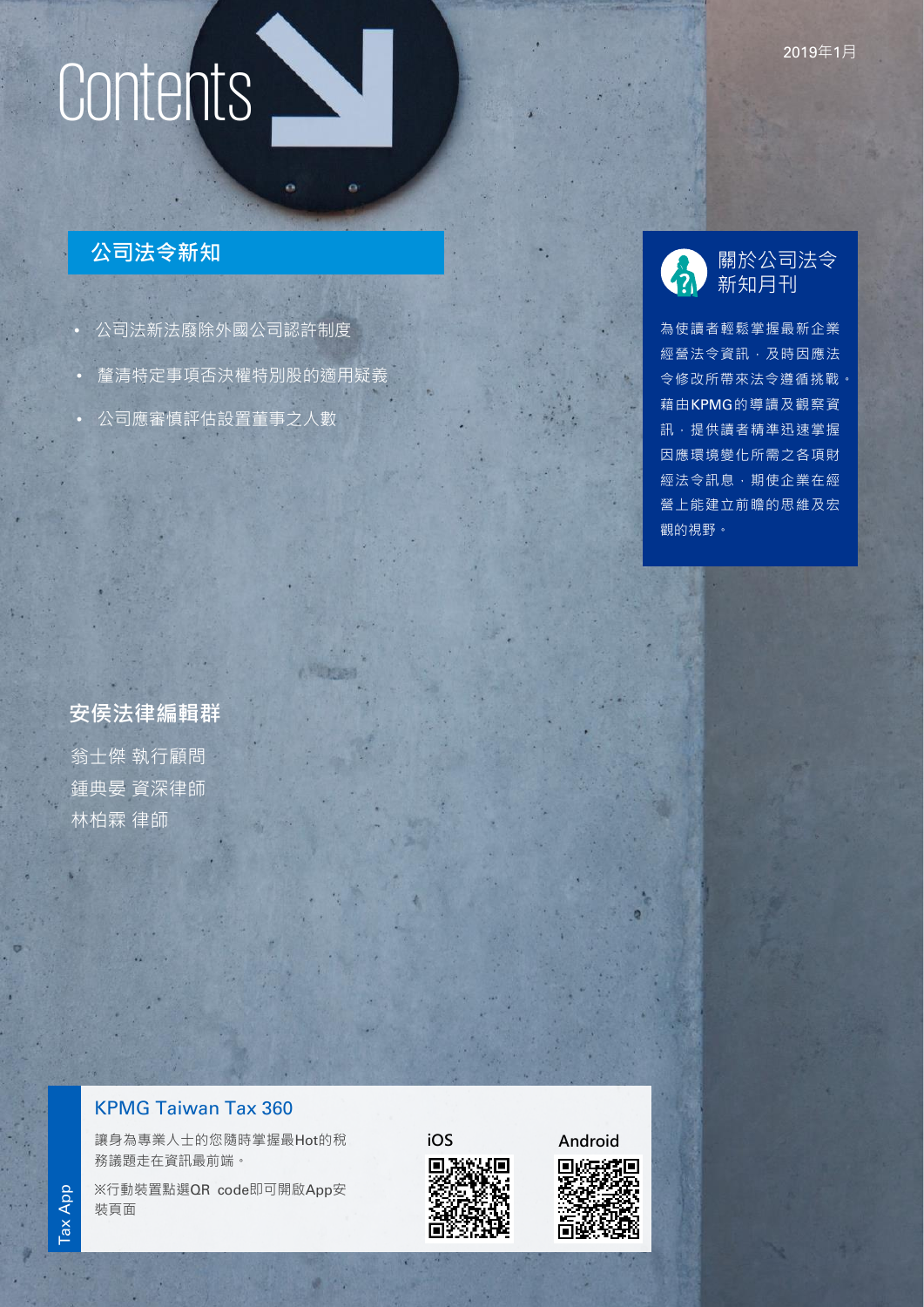# 經濟部公告新公司法解釋函令



# **公司法新法廢除外國公司認許制度**

為配合全球招商政策,建構我國成為具有吸引投資之國 際環境,依外國法設立的外國公司若已於其本國取得法 人格,我國對此一既存事實宜給予尊重。因此,新公司 法刪除外國公司認許制度。

### KPMG**觀察**

新公司法刪除外國公司認許制度,不僅與國際社會潮流 接軌,並提升外商來台投資意願,亦將有助於友善我國 經商環境,落實並強化國內外公司交流可能性,達到配 合實際貿易需要。

作者:李婉莛實習律師

# **釐清特定事項否決權特別股的適用疑義**

為因應新公司法有關特別股的修正,經濟部於108年1月 4日公告經商字第10702430970號解釋函令認為:

- 1. 特定事項否決權的特別股股東,於行使時應以股東 會所得決議之事項為限;「依法屬於董事會決議事 項」不得行使否決權,例如:經理人之委任、解任 及報酬。
- 2. 特別股股東對於「董事選舉之結果」不得行使否決 權,以維持公司之正常運作。
- 3. 特別股股東針對特定事項行使否決權時,應於討論 該事項之股東會中行使,以避免法律關係懸而未 決。縱使另有約定「得於股東會後行使」,亦宜限 於該次股東會後合理期間內行使,以使法律關係早 日確定。

#### KPMG**觀察**

公司法修法後對於特定事項具否決權的特別股行使範圍 存有不少爭議,尤以「專屬董事會決議事項」與「董事 選舉結果」最具爭議,經濟部既已明確公告不得對此行 使否決權,企業於發行特別股設計時,自宜避免將上開 事項納入規劃,以免與經濟部解釋函令相抵觸。

作者:林柏霖律師

# **公司應審慎評估設置董事之人數**

依公司法第128條之1第2項或第192條第2項規定,公司 得僅設置董事1人,但如果該名董事請假,應由何人代 理行使職權?據此,經濟部於108年1月8日公告經商字 第10802400330號解釋函令函釋表示,如該名董事請 假或因故不能行使職權,因無其他董事,故無人可代理。

#### KPMG**觀察**

為避免公司無董事可行使職權,公司在考量規劃設置董 事人數時,宜多加注意上開情形,以免影響公司治理。

作者:李婉莛實習律師